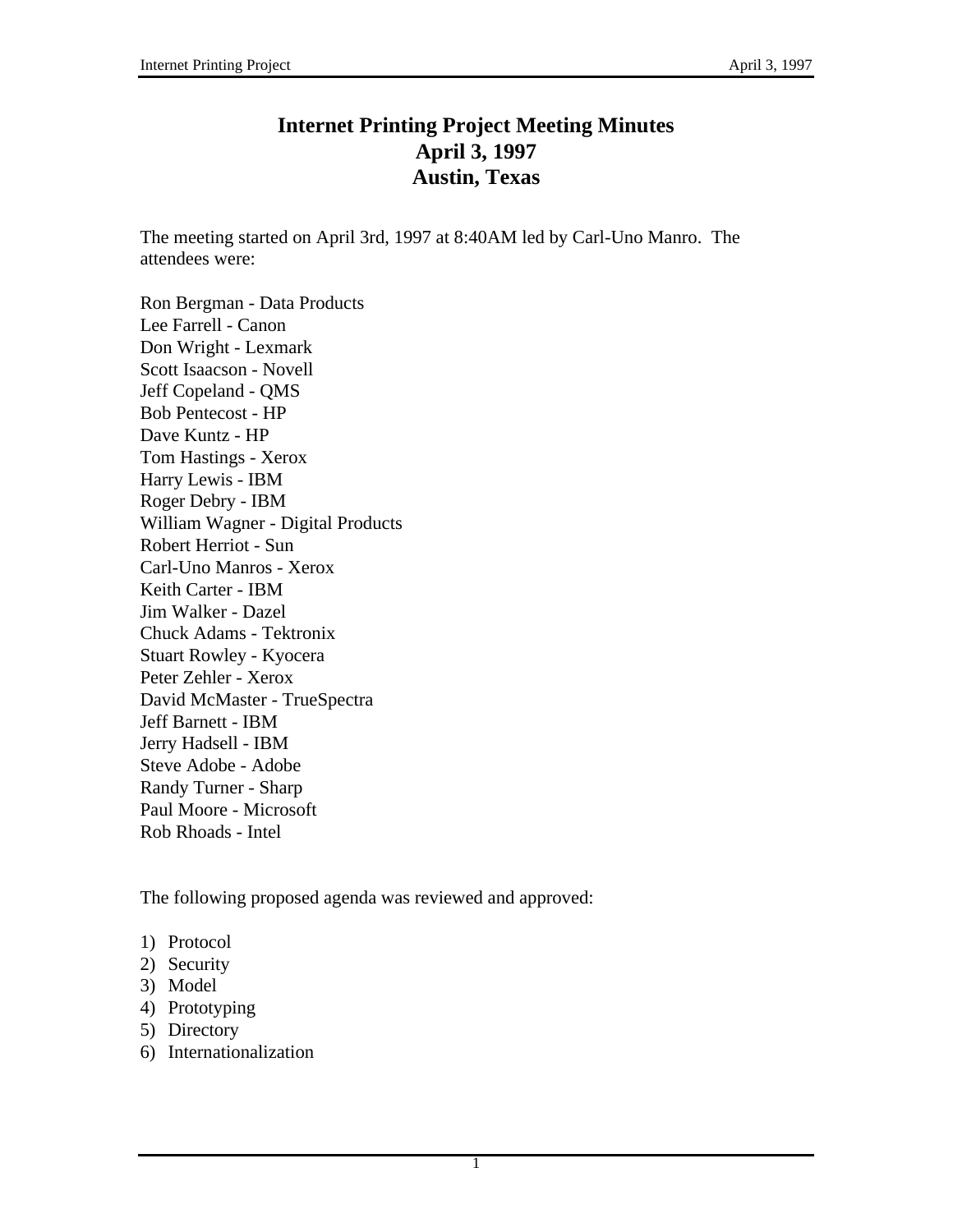#### PROTOCOL

Randy Turner presented his proposal "HTTP 1.1 as a Transport for the Internet Printing Protocol which is available as <draft-turner-ipp-trans-develop-00.txt> on the PWG server and is also an IETF internet draft.

Issues and comments:

- 1. Should we suggest a specific URL format as the default for printers (www.printers.company.com or www.company.com/printers or something else)?
- 2. Discussion again on "Why HTTP" no resolution
- 3. Why would we want to map IPP to different transports? How would different implementations mapped to different transports ever interoperate?
- 4. Is HTTP a "stop-gap" solution? If so, when should we start talking about a longer term solution?
- 5. Some of Randy's proposals would require some changes to the Model document.
- 6. Implementation of Randy's proposal by Sharp preceded the development of the IPP Model document.
- 7. Under Randy's proposal, he recommends that if HTML pages are created for non-IPP clients (like an existing browser) that we standardize the type of controls, etc. are present on the HTML pages.
- 8. Discussion on whether an IPP over HTTP implementation should create HTML pages (presenting status and capabilities) that turn off caching of that page.
- 9. Randy's proposal for an IPP server requires only a subset of the full HTTP/1.1 RFC.

Steve Zilles presented a proposal of an architecture for the IPP protocol. This was an interactive session where Steve presented his thoughts in a block diagram form. As of the meeting, this proposal has not yet been documented in a paper.

Steve presented an issues list related to protocol:

- 1. Coded format content type header
	- \* form data
	- \* IPP unique
- 2. Transport
	- \* HTTP
	- \* HTTP Subset
	- \* Something else
- 3. Where encoding operations happen:
	- \* Host
	- \* other
- 4. One Message or Multiple Messages
	- Single POST
	- \* CREATE, SEND
- 5. Printer status during sending
- 6. Response to create
	- Job data URL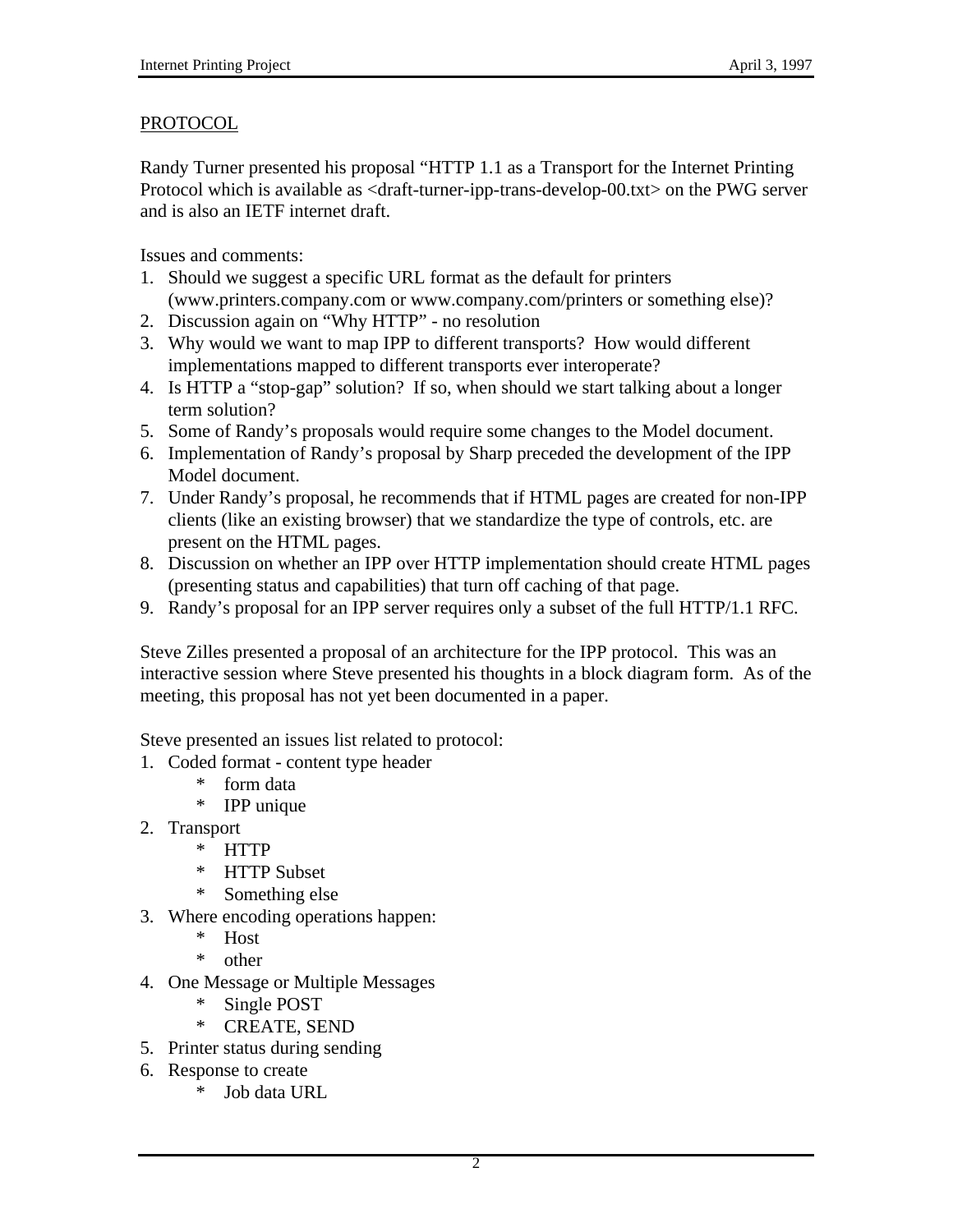- \* Query URL
- \* Modify URL
- 7. Conformance requirements of >1 of protocol
- 8. Alignment between Model and Protocol documents
- 9. Use of accept headers to select
	- \* language
	- \* character set
	- \* encoding
- 10. No discussion of firewalls
- 11. What to say in Memphis?

A major discussion occurred focused on having two protocol mappings: one that is browser-based (HTTP/HTML) and one that is a richer, peer-to-peer printing solution to replace LPD. How do we provide interoperability? Should we define interoperability? Are we solving two problems? There was no consensus on this issue, further discussion will be on the mailing list. Steve Zilles will report this lack on consensus at the IETF meeting in Memphis.

Protocol Work Items and Owners:

Document a transport protocol and provide information as to why that is a good choice

- \* HTTP 1.1 (Steve Zilles, Roger Debry)
- \* HTTP Subset (Randy Turner)
- \* IPP (Paul Moore)

. Break for lunch: 12:30 - 1:30

The meeting resumed at 1:30 PM.

The first item of discussion in the afternoon was a brief discussion on doing some kind of press release, etc. to "let the world know" about the IPP effort. Scott Isaacson will create a draft release for discussion on the mailing list. The Hardcopy Observer article on the Microsoft presentation was mentioned.

Carl Uno provided an overview of security and how it is applied to IP and the various existing protocols. (There charts have been posted to the ftp server.) Additionally, specific areas of security and how they are related to the various aspects of printing were also presented. Carl-Uno presented some specific uses of SSL from a printing perspective. Confidentiality, non-repudiation (proof of origin/proof of delivery) and replay prevention were specifically discussed. The group discussed the current implementations of security and the lack of ubiquitous security solutions that could be adopted by IPP. Randy Turner suggested that the combination of secure MIME and SSL V3 might meet the requirements.

Further work in this area will continue to be done by the Security sub-group.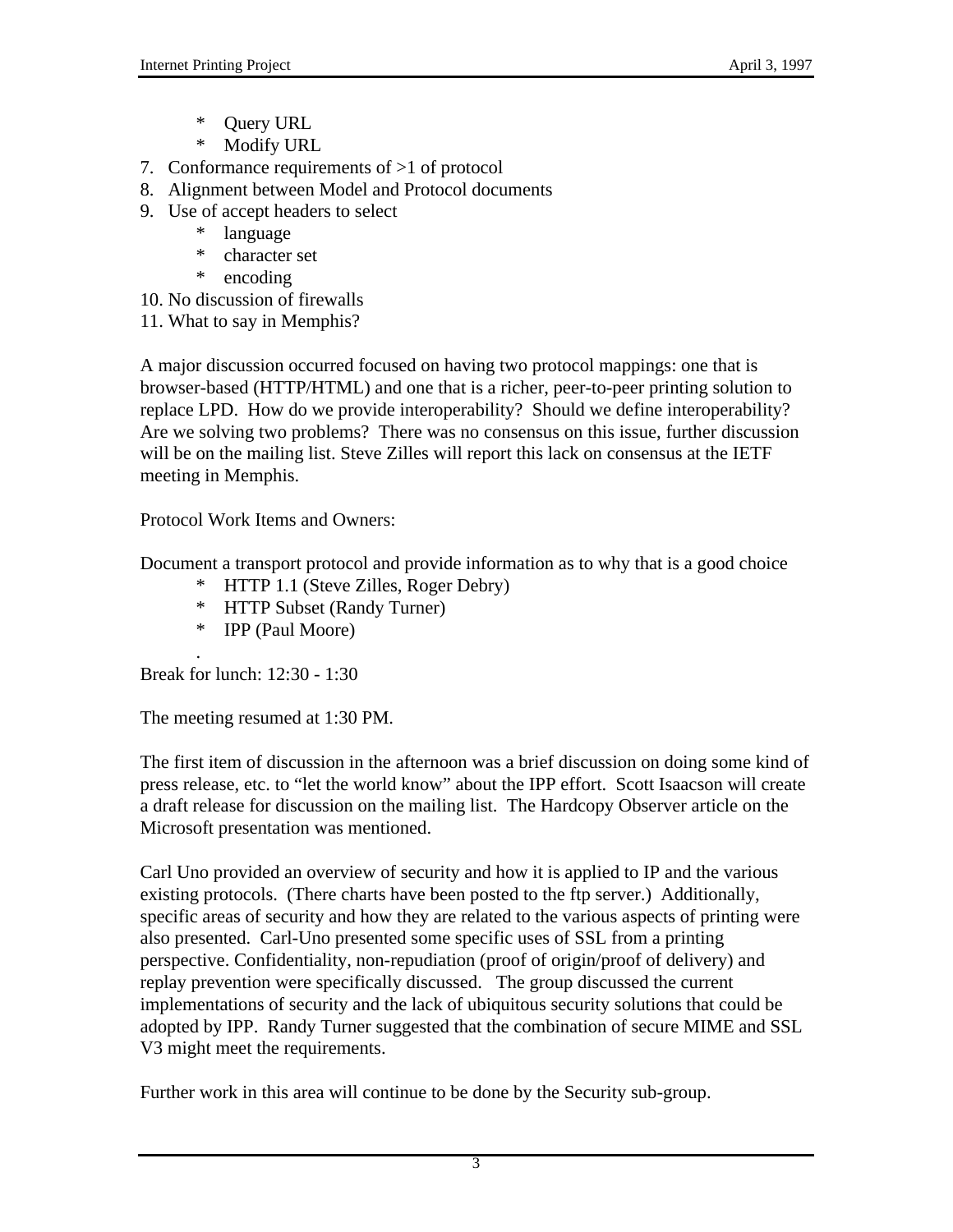Scott Isaacson presented on the current status and issues in the model and semantic area:

Issues:

- 1) Print should it be submit?
- 2) Cancel should this be defined on the printer rather than the job
	- \* implementer decides
- 3) Get Attributes
	- \* attribute names are "keywords"
	- \* group names are "keywords"
- 4) Support for printers than can't or don't spool
- 5) New operation print becomes "create" then "write"
- 6) How do error flow back?<br> $*$  Action item: Mode
	- Action item: Model document needs to document errors and how they are handled
- 7) Internationalization
	- \* Client asks for a set of supported locales
	- On each request client asks for a locale (set?)
	- \* On each response, the server uses
		- \* client request, or
		- \* a well defined fallback
		- \* Action item: write up these ideas --> use 10646, Unicode, something else (No volunteer)
	- \* Do the PDL's implicitly state their character set?
- 8) Mandatory
	- \* Operations
	- \* Attribute Group Names
- 9) Conditional Mandatory
	- \* Attribute Names (on an attribute by attribute basis a decision needs to be made as to whether an attribute is mandatory or conditionally mandatory and what does that mean. What does it mean to be supported? - Scott Isaacson will define)
	- \* Tags
- 10) Need Job template attribute by attribute what to do if
	- \* Job and printer
	- \* Not job and not printer
	- \* not job and printer
	- \* job and not printer
- 11) Document object now are:
	- \* document-name
	- \* document-content (may not become an attribute Protocol Group)
	- \* document-url
- 12) Print request
	- \* substitute-as-needed
	- \* do-not-substitute
- 13) Print Object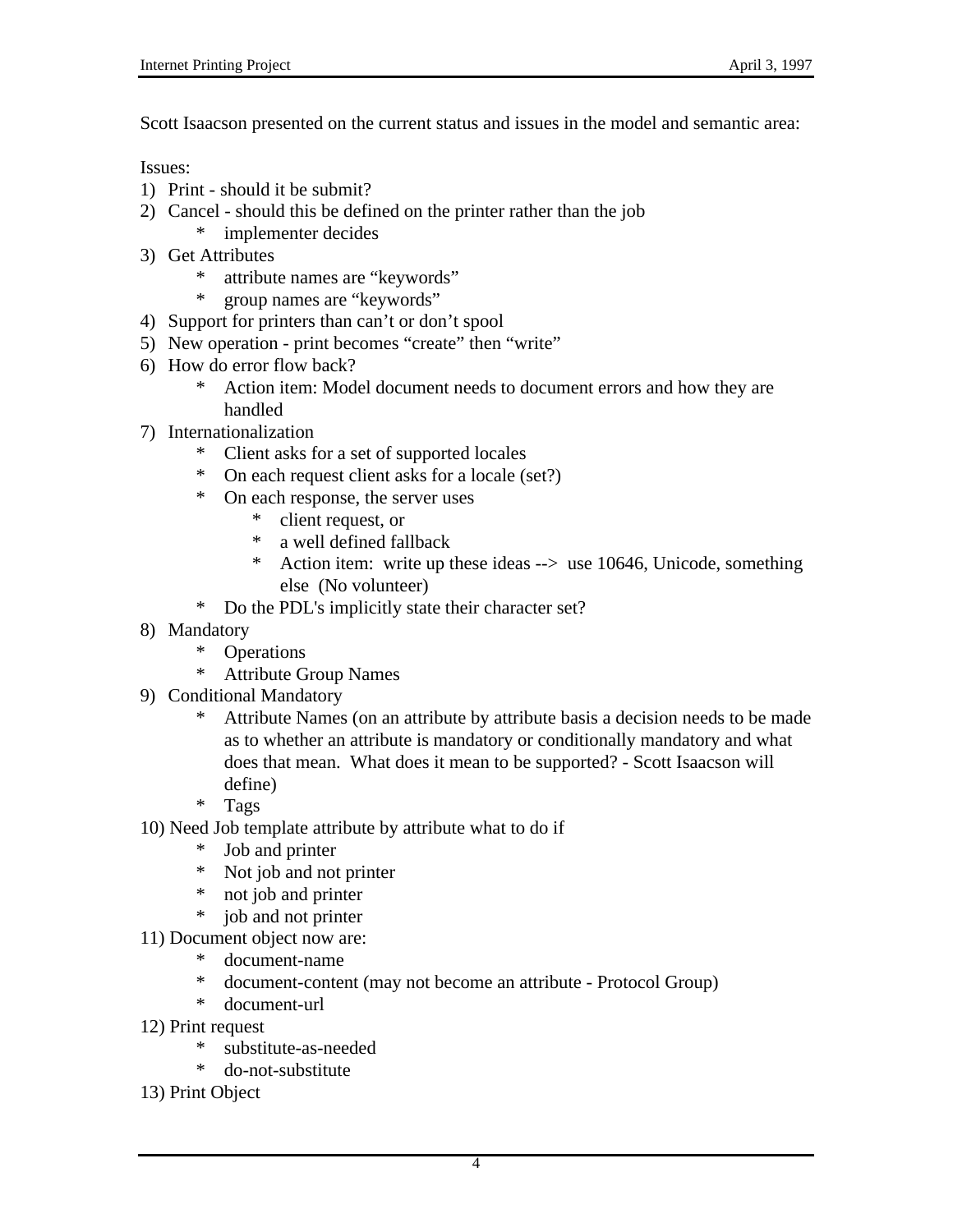- \* substitute-as-needed
- \* do-not-substitute

Most printers today only do best effort (they substitute one font for another) so if we make do-not-substitute the default and therefore required, none of today's printers would be conforming. We can't afford the complexity of having "substitute-as-needed" and "do-not-substitute" on an attribute by attribute basis. However this would allow font substitutions to occur when what the user wants is the right form and only the right form. This issue remains open.

More Issues:

- 1) Identity of printer and jobs
	- \* xxx-url globally unique
	- \* xxx-name non-globally unique
- 2) Document Identity (line number 654)
	- document-name
	- \* document-id ??
- 3) "printer-state-as-text" (line number 1628)
	- how is this internationalized?
	- \* freeform, left to the implementation
- 4) Job size (line #1307)
	- \* "total" versus "printer" (limits)
	- \* job-k-octets
	- \* job-impressions
	- \* job-media-sheets
	- \* this will be changed to have two sets of numbers
- 5) Alignment with JMP and PMP?
	- ∗ IPP will align with JMP and PMP, not vice-versa
- 6) Setting print quality is not listed as a requirement in the requirements document yet is defined in the model and directory document. This is also true for printer-fonts and printer-speed.

Scott will publish these issues and lists on the ftp server.

# PROTOTYPING

Peter Zehler took the floor to discuss the current plan for prototyping. At this time very little has been started in this effort. Peter broke the plans down into short term (company demos, etc.) and long term (back-offs, interoperability tests.) There has been an offer to develop a reference implementation for \$200,000 to deliver within 6 months. Any implementation problems during prototyping should be fed back into the group. Are there any test suites going to be available -- Genoa, Interworking Labs?